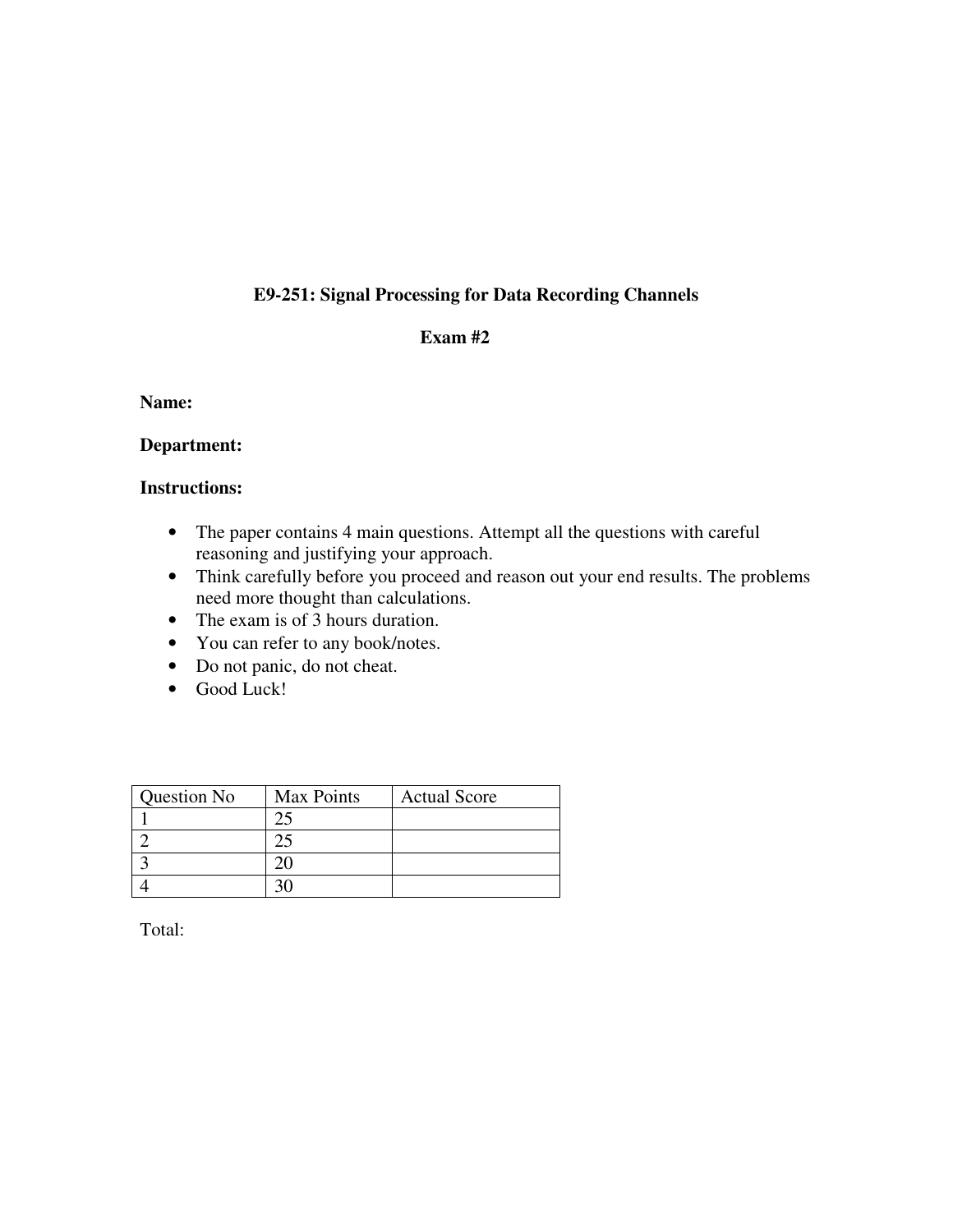1) The continuous time response of a Lorentzian channel in longitudinal recording is given by

$$
h(t) = \frac{A}{1 + \left(\frac{2t}{PW_{50}}\right)^2}; -\infty \le t \le \infty
$$
. Let the symbol density be  $D = 2$ , and the system is

sampled at baud rate. We are interested in designing a zero forcing equalizer for this system as shown in Figure 1, i.e.,  $F(z)H(z) = 1$ .



#### **Figure 1: Schematic for a zero forcing equalizer**

(a) Sketch  $h(t)$  for  $D = 2$  and baud rate sampling. (5 pts) (b) Design a 3 tap zero forcing equalizer for this system. (12 pts) (c) If noise  $w(n)$  is Gaussian distributed  $N(0, \sigma^2)$ , what is the noise variance after zero forcing equalization? Is the noise power boosted? (8 pts)

(Hint: Sample  $h(t)$  at times  $t = kT$ ,  $k = 0, \pm 1$  and appropriately solve for  $F(z)$ )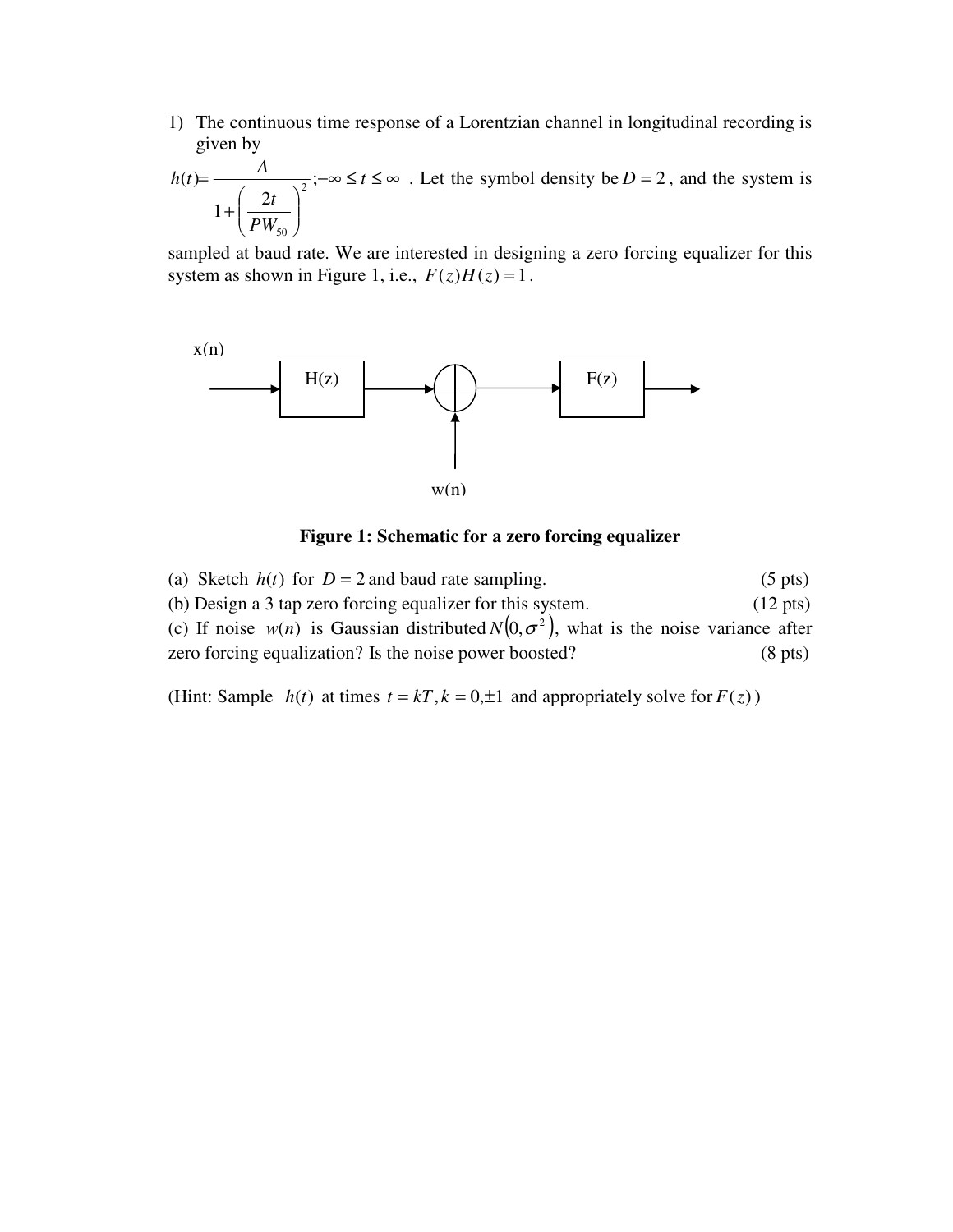2) Consider a simplified discrete version of a data storage channel as shown in Figure 2. Random but equally likely NRZ data  $a_k \in \{-1,1\}$  is stored on a recording channel. The read back signal forms a discrete sequence  $s(n)$ . The goal would be to design an FIR equalizer  $F(z) = \sum_{n=1}^{\infty}$ =  $=\sum f_i z^-$ *K i*  $F(z) = \sum f_i z^{-i}$ 0  $(z) = \sum f_i z^{-i}$  of order K that matches a <u>known</u> partial response target  $P(z) = \sum_{n=1}^{\infty}$ =  $=\sum_{i}p_{i}z^{-}$ *L i*  $P(z) = \sum p_i z^{-i}$  $\boldsymbol{0}$  $(z) = \sum p_i z^{-i}$  in the mean squared error (MSE) sense).



**Figure 2: Schematic of a partial response equalizer**

- (a) Formulate an expression for the mean square error. (Hint: Use the Hessian matrix form of representation for computational ease). Indicate in your expression all the dimensions of the matrices involved carefully.
- $(10 \text{ pts})$ (b) Prove that the optimal filter  $\mathbf{F} = \mathbf{R}^{-1} \mathbf{Q} \mathbf{P}$  where  $\mathbf{R} := [r_{ij}], r_{ij} = E[s_{n-i}s_{n-j}]$  and  $\mathbf{Q} := [q_{ij}], q_{ij} = E[s_{n-i}a_{n-j}]$ . (Hint: the length of the vector **F** must be exactly  $K+1$ ).

(15 pts)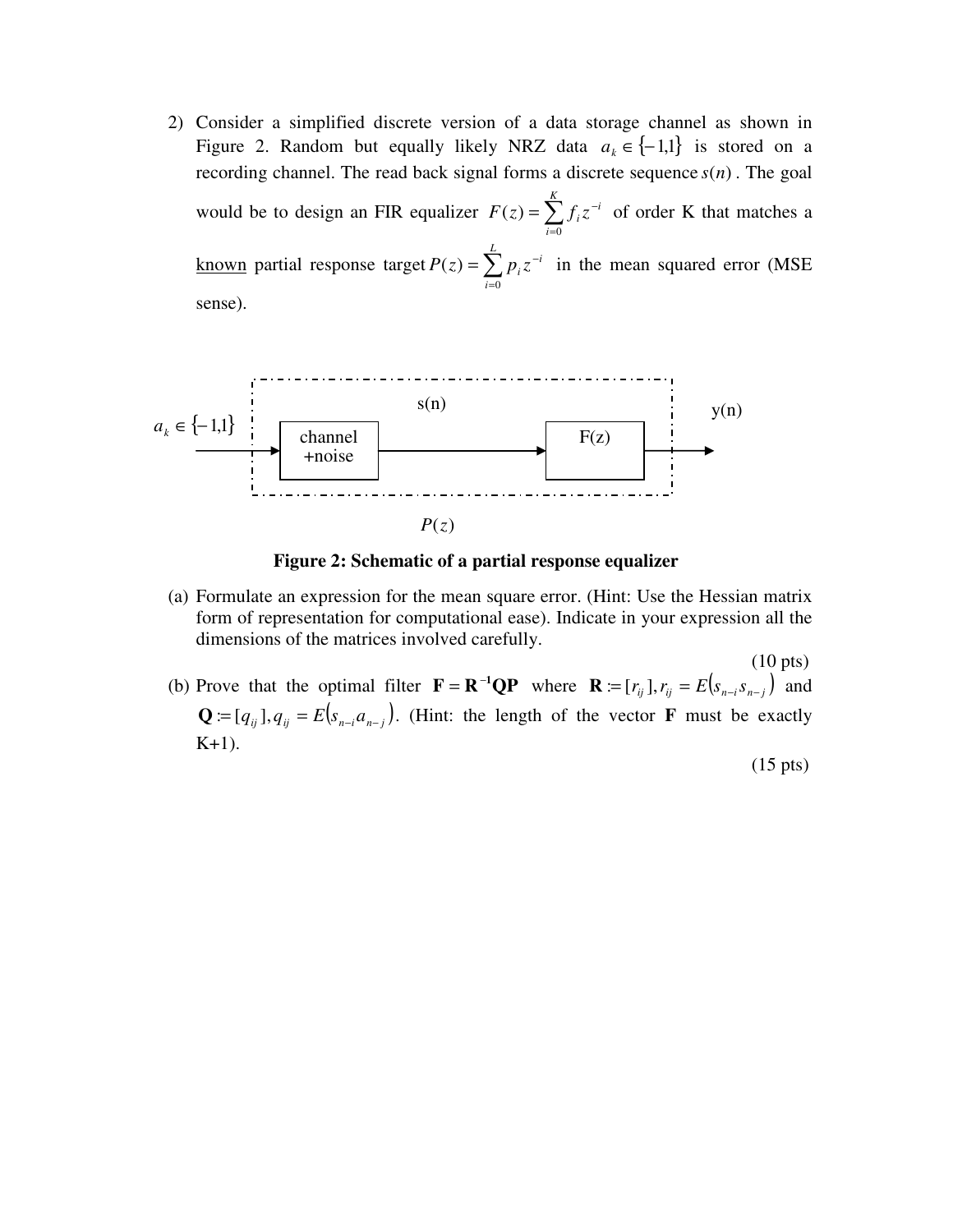3) Consider a first order digital PLL shown in Figure 3.



**Figure 3: Schematic of a first order digital PLL** 

- (a) For a unit step phase input  $\phi_k = u(k)$ , find the phase error. Under what conditions for  $K_t$  will the phase error exhibit oscillatory behavior. (10 pts)
- (b) Repeat part (a) for a frequency jump at the phase input i.e.,  $\phi_k = \lambda k u(k)$ . (10 pts)